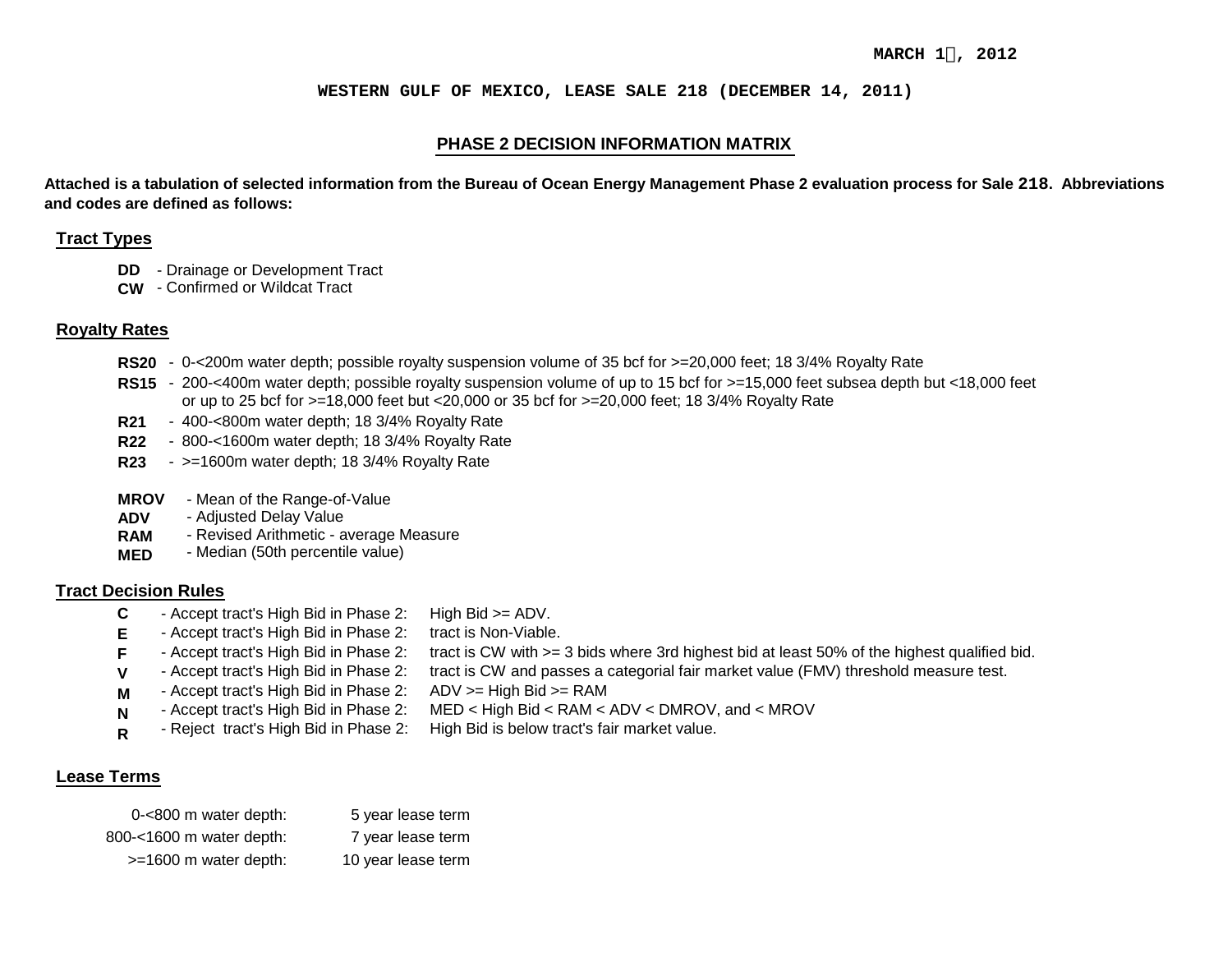**Sale Number: 218**

#### **Page 1 of 6**

**Region Name: Gulf of Mexico OCS Region Sale Identifier: WESTERN GULF OF MEXICO Sale Date: DECEMBER 14, 2011**

| OCS<br><b>NUMBER</b> | <b>AREA</b><br>CODE/<br>PROT NO | <b>BLOCK</b><br>NO. | ACRES/<br><b>HECTARES</b> | <b>TRACT</b><br>TYPE | HIGH BID    | <b>MROV</b> | MED | ADV         | <b>RAM</b> | ADJ #<br><b>BIDS</b>    | ROYALTY RATE | <b>TRACT</b><br>DEC.<br><b>RULE</b> |
|----------------------|---------------------------------|---------------------|---------------------------|----------------------|-------------|-------------|-----|-------------|------------|-------------------------|--------------|-------------------------------------|
|                      |                                 |                     |                           |                      |             |             |     |             |            |                         |              |                                     |
| G34023               | BA                              | 543                 | 5760.00 A                 | CW                   | \$207,777   | \$144,000   |     | \$144,000   | NA         | $\mathbf{1}$            | 18 3/4% RS20 | Е                                   |
| G34024               | <b>GA</b>                       | 253                 | 5760.00 A                 | CW                   | \$151,000   | \$144,000   |     | \$144,000   | NA         | $\mathbf{1}$            | 18 3/4% RS20 | c                                   |
| G34025               | HТ                              | 117                 | 5760.00 A                 | CW                   | \$2,300,000 | \$480,000   |     | \$480,000   | NA         | 1                       | 18 3/4% RS20 | с                                   |
| G34026               | HІ                              | 155                 | 5760.00 A                 | CW                   | \$775,000   | \$144,000   |     | \$144,000   | NA         | 1                       | 18 3/4% RS20 | Е                                   |
| G34027               | HІ                              | 175                 | 5760.00 A                 | CW                   | \$153,977   | \$144,000   |     | \$144,000   | NA         | $\mathbf{1}$            | 18 3/4% RS20 | Е                                   |
| G34028               | HІ                              | 178                 | 5760.00 A                 | DD                   | \$149,000   | \$144,000   |     | \$144,000   | NA         | 1                       | 18 3/4% RS20 | C                                   |
| G34029               | HI                              | $\mathbf{A}$<br>8   | 5760.00 A                 | CW                   | \$149,000   | \$144,000   |     | \$144,000   | NA         | 1                       | 18 3/4% RS20 | Е                                   |
| G34030               | HТ                              | 118                 | 5760.00 A                 | CW                   | \$1,900,000 | \$240,000   |     | \$240,000   | <b>NA</b>  | $\mathbf{1}$            | 18 3/4% RS20 | c                                   |
| G34032               | HІ                              | A 588               | 5760.00 A                 | CW                   | \$311,500   | \$144,000   |     | \$144,000   | NA         | 2                       | 18 3/4% RS20 | Е                                   |
| G34034               | EB                              | 128                 | 165.38 A                  | $cm$                 | \$15,051    | \$4,150     |     | \$4,150     | NA         | $\mathbf{1}$            | 18 3/4% RS20 | Е                                   |
| G34035               | EB                              | 172                 | 5760.00 A                 | CW                   | \$1,177,771 | \$144,000   |     | \$144,000   | NA         | $\mathbf{1}$            | 18 3/4% RS15 | E                                   |
| G34036               | EB                              | 284                 | 5760.00 A                 | CW                   | \$690,000   | \$576,000   |     | \$576,000   | <b>NA</b>  | 1                       | 18 3/4% R21  | c                                   |
| G34037               | EB                              | 285                 | 5760.00 A                 | $cm$                 | \$650,000   | \$576,000   |     | \$576,000   | NA         | 1                       | 18 3/4%R21   | C                                   |
| R G34038             | EB                              | 324                 | 5760.00 A                 | $cm$                 | \$580,000   | \$2,400,000 |     | \$1,200,000 | NA         | $\mathbf{1}$            | 18 3/4% R21  | $\mathbf R$                         |
| R G34039             | EB                              | 325                 | 5760.00 A                 | CW                   | \$720,000   | \$4,800,000 |     | \$2,700,000 | NA         | 1                       | 18 3/4% R21  | R                                   |
| G34040               | EB                              | 328                 | 5760.00 A                 | CW                   | \$580,000   | \$576,000   |     | \$576,000   | NA         | $\mathbf{1}$            | 18 3/4% R21  | C                                   |
| G34041               | EB                              | 329                 | 5760.00 A                 | CW                   | \$580,000   | \$576,000   |     | \$576,000   | <b>NA</b>  | 1                       | 18 3/4% R21  | с                                   |
| G34042               | EB                              | 372                 | 5760.00 A                 | CW                   | \$808,330   | \$576,000   |     | \$576,000   | NA         | 1                       | 18 3/4% R22  | E                                   |
| G34043               | EB                              | 373                 | 5760.00 A                 | $cm$                 | \$808,330   | \$576,000   |     | \$576,000   | NA         | 1                       | 18 3/4% R22  | E                                   |
| G34044               | EB                              | 417                 | 5760.00 A                 | CW                   | \$808,330   | \$576,000   |     | \$576,000   | NA         | 1                       | 18 3/4% R22  | E                                   |
| G34045               | EB                              | 418                 | 5760.00 A                 | CW                   | \$608,330   | \$576,000   |     | \$576,000   | NA         | 1                       | 18 3/4% R22  | Е                                   |
| G34046               | EB                              | 494                 | 5760.00 A                 | CW                   | \$608,330   | \$576,000   |     | \$576,000   | NA         | 1                       | 18 3/4% R22  | E                                   |
| G34047               | EB                              | 497                 | 5760.00 A                 | CW                   | \$680,535   | \$576,000   |     | \$576,000   | NA         | 2                       | 18 3/4% R22  | Е                                   |
| G34048               | EB                              | 501                 | 5760.00 A                 | CW                   | \$608,330   | \$576,000   |     | \$576,000   | NA         | 1                       | 18 3/4% R22  | c                                   |
| G34049               | EB                              | 502                 | 5760.00 A                 | CW                   | \$680,535   | \$576,000   |     | \$576,000   | NA         | $\overline{\mathbf{2}}$ | 18 3/4% R22  | C                                   |
| G34050               | EB                              | 503                 | 5760.00 A                 | CW                   | \$680,535   | \$576,000   |     | \$576,000   | NA         | 2                       | 18 3/4% R22  | Е                                   |
| G34052               | EB                              | 508                 | 5760.00 A                 | CW                   | \$608,330   | \$576,000   |     | \$576,000   | NA         | $\mathbf{1}$            | 18 3/4% R22  | Е                                   |
| G34053               | EB                              | 537                 | 5760.00 A                 | CW                   | \$808,330   | \$576,000   |     | \$576,000   | NA         | $\mathbf{1}$            | 18 3/4% R22  | Е                                   |
| G34054               | EB                              | 538                 | 5760.00 A                 | CW                   | \$608,330   | \$576,000   |     | \$576,000   | NA         | 1                       | 18 3/4% R22  | Е                                   |
| G34055               | EB                              | 541                 | 5760.00 A                 | CW                   | \$680,535   | \$576,000   |     | \$576,000   | NA         | $\overline{\mathbf{2}}$ | 18 3/4% R22  | Е                                   |
| G34056               | EB                              | 542                 | 5760.00 A                 | CW                   | \$680,535   | \$576,000   |     | \$576,000   | NA         | $\mathbf{z}$            | 18 3/4% R22  | Е                                   |
| R G34057             | EB                              | 543                 | 5760.00 A                 | CW                   | \$680,535   | \$1,400,000 |     | \$1,000,000 | \$896,288  | $\overline{2}$          | 18 3/4% R22  | R                                   |

**\_\_\_\_\_\_\_\_\_\_\_\_\_\_\_\_\_\_\_\_\_\_\_\_\_\_\_\_\_\_\_\_\_\_\_\_\_\_\_\_\_\_\_\_\_\_\_\_\_\_\_\_\_\_\_\_\_\_\_\_\_\_\_\_\_\_\_\_\_\_\_\_\_\_\_\_\_\_\_\_\_\_\_\_\_\_\_\_\_\_\_\_\_\_\_\_\_\_\_\_\_\_\_\_\_\_**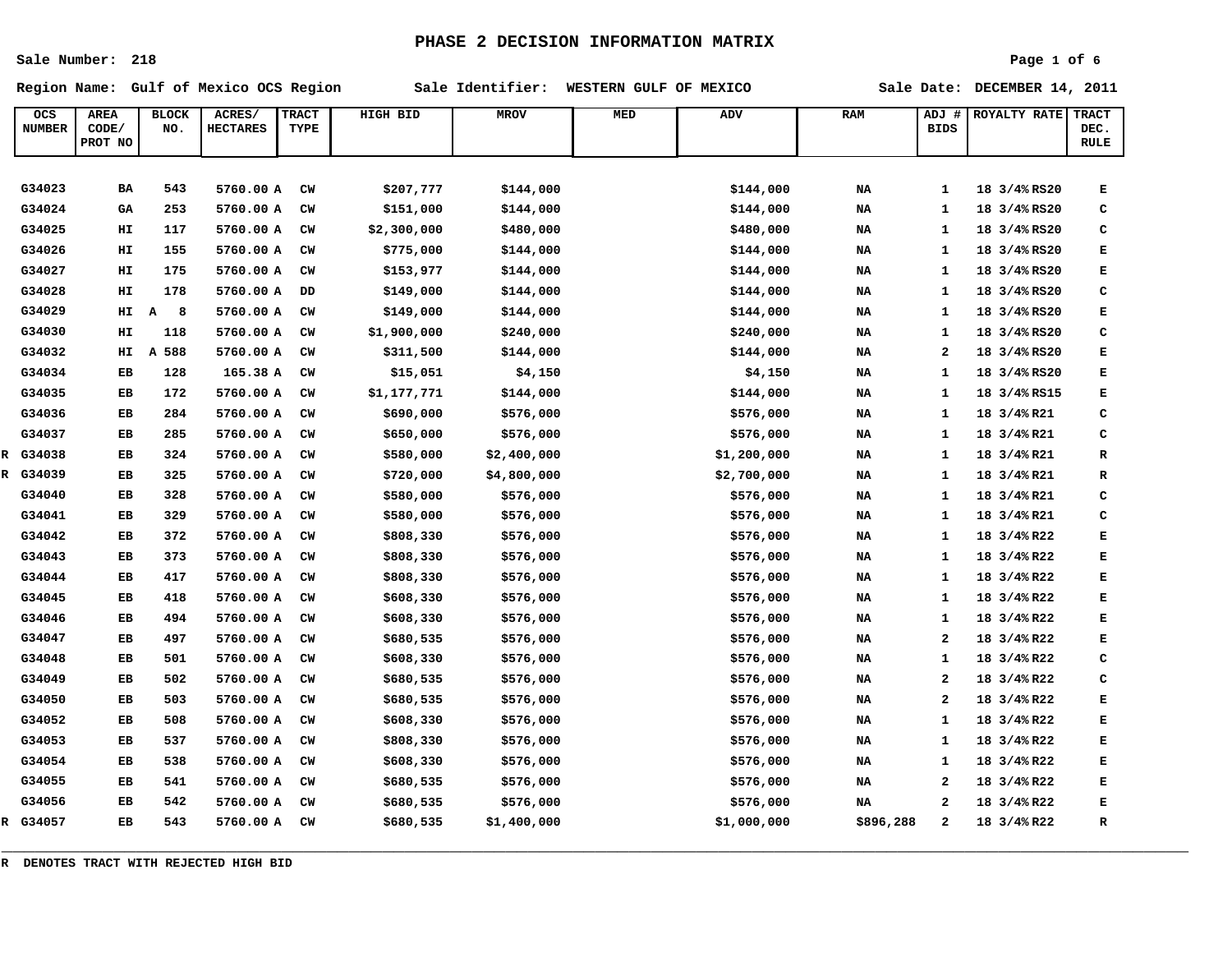**Sale Number: 218**

## **Page 2 of 6**

**Region Name: Gulf of Mexico OCS Region Sale Identifier: WESTERN GULF OF MEXICO Sale Date: DECEMBER 14, 2011**

| OCS<br><b>NUMBER</b> | <b>AREA</b><br>CODE/<br>PROT NO | <b>BLOCK</b><br>NO. | ACRES/<br><b>HECTARES</b> | <b>TRACT</b><br>TYPE | HIGH BID    | <b>MROV</b> | MED | <b>ADV</b>  | RAM         | ADJ #<br><b>BIDS</b> | <b>ROYALTY RATE</b> | <b>TRACT</b><br>DEC.<br><b>RULE</b> |
|----------------------|---------------------------------|---------------------|---------------------------|----------------------|-------------|-------------|-----|-------------|-------------|----------------------|---------------------|-------------------------------------|
|                      |                                 |                     |                           |                      |             |             |     |             |             |                      |                     |                                     |
| R G34058             | EB                              | 544                 | 5760.00 A                 | CW                   | \$808,330   | \$3,000,000 |     | \$2,300,000 | \$1,297,788 | 3                    | 18 3/4%R22          | ${\bf R}$                           |
| R G34059             | EB                              | 545                 | 5760.00 A                 | CW                   | \$1,135,535 | \$2,400,000 |     | \$1,500,000 | \$1,315,288 | 3                    | 18 3/4% R22         | R                                   |
| R G34060             | EB                              | 546                 | 5760.00 A                 | CW                   | \$1,535,535 | \$9,800,000 |     | \$5,600,000 | \$3,190,288 | 3                    | 18 3/4%R22          | ${\bf R}$                           |
| G34061               | EB                              | 547                 | 5760.00 A                 | CW                   | \$808,330   | \$576,000   |     | \$576,000   | NA          | 2                    | 18 3/4% R22         | c                                   |
| G34065               | EB                              | 552                 | 5760.00 A                 | CW                   | \$825,535   | \$576,000   |     | \$576,000   | NA          | $\mathbf{2}$         | 18 3/4% R22         | E                                   |
| G34066               | EB                              | 553                 | 5760.00 A                 | CW                   | \$680,535   | \$576,000   |     | \$576,000   | NA          | $\mathbf{1}$         | 18 3/4% R22         | E                                   |
| G34067               | EB                              | 578                 | 5760.00 A                 | CW                   | \$808,330   | \$576,000   |     | \$576,000   | NA          | 1                    | 18 3/4% R22         | E                                   |
| G34068               | EB                              | 579                 | 5760.00 A                 | CW                   | \$808,330   | \$576,000   |     | \$576,000   | <b>NA</b>   | $\mathbf{1}$         | 18 3/4% R22         | E                                   |
| G34069               | EB                              | 581                 | 5760.00 A                 | CW                   | \$608,330   | \$576,000   |     | \$576,000   | <b>NA</b>   | 1                    | 18 3/4% R22         | Е                                   |
| G34070               | EB                              | 582                 | 5760.00 A                 | CW                   | \$608,330   | \$576,000   |     | \$576,000   | NA          | $\mathbf{1}$         | 18 3/4%R22          | E                                   |
| G34071               | EB                              | 585                 | 5760.00 A                 | CW                   | \$608,330   | \$576,000   |     | \$576,000   | NA          | 1                    | 18 3/4% R22         | E                                   |
| G34073               | EB                              | 592                 | 5760.00 A                 | CW                   | \$1,156,600 | \$1,900,000 |     | \$930,000   | NA          | 3                    | 18 3/4% R22         | c                                   |
| G34074               | EB                              | 593                 | 5760.00 A                 | CW                   | \$4,375,880 | \$2,200,000 |     | \$1,100,000 | <b>NA</b>   | 3                    | 18 3/4% R22         | C                                   |
| G34075               | EB                              | 601                 | 5760.00 A                 | CW                   | \$617,286   | \$576,000   |     | \$576,000   | <b>NA</b>   | 2                    | 18 3/4% R22         | E                                   |
| G34076               | EB                              | 624                 | 5760.00 A                 | CW                   | \$608,330   | \$576,000   |     | \$576,000   | NA          | $\mathbf{1}$         | 18 3/4%R22          | E                                   |
| G34077               | EB                              | 625                 | 5760.00 A                 | CW                   | \$608,330   | \$576,000   |     | \$576,000   | NA          | $\mathbf{1}$         | 18 3/4% R22         | E                                   |
| G34078               | EB                              | 626                 | 5760.00 A                 | CW                   | \$608,330   | \$576,000   |     | \$576,000   | NA          | 1                    | 18 3/4%R22          | E                                   |
| G34079               | EB                              | 627                 | 5760.00 A                 | CW                   | \$608,330   | \$576,000   |     | \$576,000   | <b>NA</b>   | 1                    | 18 3/4% R22         | Е                                   |
| G34080               | EB                              | 632                 | 5760.00 A                 | CW                   | \$680,535   | \$576,000   |     | \$576,000   | NA          | $\mathbf{1}$         | 18 3/4%R22          | E                                   |
| G34081               | EB                              | 636                 | 5760.00 A                 | CW                   | \$2,550,650 | \$1,600,000 |     | \$750,000   | <b>NA</b>   | 3                    | 18 3/4% R22         | C                                   |
| G34082               | EB                              | 637                 | 5760.00 A                 | CW                   | \$8,294,880 | \$5,900,000 |     | \$3,100,000 | NA          | 3                    | 18 3/4% R22         | c                                   |
| G34083               | EB                              | 640                 | 5760.00 A                 | CW                   | \$4,576,535 | \$576,000   |     | \$576,000   | NA          | $\mathbf{z}$         | 18 3/4% R22         | $\mathbf{E}% _{t}$                  |
| G34085               | EB                              | 670                 | 5760.00 A                 | CW                   | \$608,330   | \$576,000   |     | \$576,000   | <b>NA</b>   | 1                    | 18 3/4% R22         | E                                   |
| G34086               | EB                              | 671                 | 5760.00 A                 | CW                   | \$608,330   | \$576,000   |     | \$576,000   | NA          | 1                    | 18 3/4%R22          | E                                   |
| G34087               | EB                              | 672                 | 5760.00 A                 | CW                   | \$608,330   | \$576,000   |     | \$576,000   | <b>NA</b>   | 1                    | 18 3/4% R22         | Е                                   |
| G34088               | EB                              | 673                 | 5760.00 A                 | CW                   | \$608,330   | \$576,000   |     | \$576,000   | NA          | $\mathbf{1}$         | 18 3/4% R22         | E                                   |
| G34089               | EB                              | 675                 | 5760.00 A                 | CW                   | \$680,535   | \$576,000   |     | \$576,000   | NA          | $\mathbf{1}$         | 18 3/4% R22         | E                                   |
| G34090               | EB                              | 683                 | 5760.00 A                 | CW                   | \$825,535   | \$576,000   |     | \$576,000   | <b>NA</b>   | 2                    | 18 3/4% R22         | E                                   |
| G34091               | EB                              | 684                 | 5760.00 A                 | CW                   | \$1,576,535 | \$576,000   |     | \$576,000   | <b>NA</b>   | $\mathbf{z}$         | 18 3/4%R22          | E                                   |
| G34092               | EB                              | 686                 | 5760.00 A                 | CW                   | \$825,535   | \$576,000   |     | \$576,000   | NA          | 2                    | 18 3/4% R22         | Е                                   |
| G34093               | EB                              | 688                 | 5760.00 A                 | CW                   | \$608,330   | \$576,000   |     | \$576,000   | <b>NA</b>   | $\mathbf{1}$         | 18 3/4% R22         | E                                   |
| G34094               | EB                              | 716                 | 5760.00 A                 | CW                   | \$608,330   | \$576,000   |     | \$576,000   | NA          | 1                    | 18 3/4% R22         | E                                   |

**\_\_\_\_\_\_\_\_\_\_\_\_\_\_\_\_\_\_\_\_\_\_\_\_\_\_\_\_\_\_\_\_\_\_\_\_\_\_\_\_\_\_\_\_\_\_\_\_\_\_\_\_\_\_\_\_\_\_\_\_\_\_\_\_\_\_\_\_\_\_\_\_\_\_\_\_\_\_\_\_\_\_\_\_\_\_\_\_\_\_\_\_\_\_\_\_\_\_\_\_\_\_\_\_\_\_**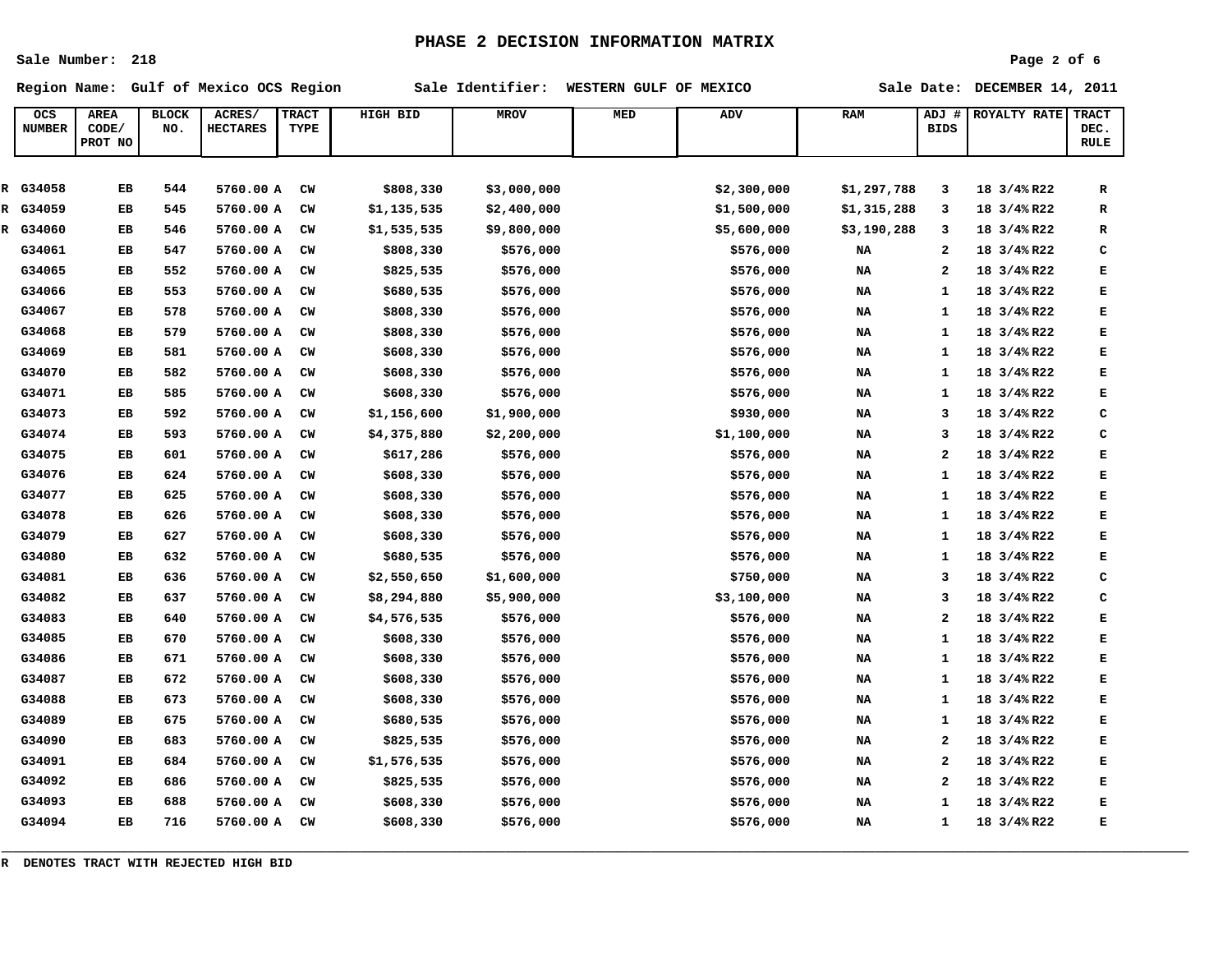**Sale Number: 218**

### **Page 3 of 6**

**Region Name: Gulf of Mexico OCS Region Sale Identifier: WESTERN GULF OF MEXICO Sale Date: DECEMBER 14, 2011**

| OCS<br><b>NUMBER</b> | <b>AREA</b><br>CODE/ | <b>BLOCK</b><br>NO. | ACRES/<br><b>HECTARES</b> | <b>TRACT</b><br>TYPE | HIGH BID    | <b>MROV</b> | MED | <b>ADV</b>  | <b>RAM</b>  | ADJ #<br><b>BIDS</b>    | ROYALTY RATE | <b>TRACT</b><br>DEC. |
|----------------------|----------------------|---------------------|---------------------------|----------------------|-------------|-------------|-----|-------------|-------------|-------------------------|--------------|----------------------|
|                      | PROT NO              |                     |                           |                      |             |             |     |             |             |                         |              | RULE                 |
|                      |                      |                     |                           |                      |             |             |     |             |             |                         |              |                      |
| G34095               | EB                   | 717                 | 5760.00 A                 | CW                   | \$608,330   | \$576,000   |     | \$576,000   | NA          | $\mathbf{1}$            | 18 3/4% R22  | E                    |
| G34096               | EB                   | 722                 | 5760.00 A                 | CW                   | \$7,750,535 | \$5,900,000 |     | \$4,400,000 | NA          | 1                       | 18 3/4% R22  | c                    |
| G34097               | EB                   | 725                 | 5760.00 A                 | CW                   | \$3,167,286 | \$2,300,000 |     | \$840,000   | NA          | $\overline{\mathbf{2}}$ | 18 3/4% R22  | c                    |
| G34098               | EB                   | 727                 | 5760.00 A                 | CW                   | \$1,156,600 | \$576,000   |     | \$576,000   | NA          | $\mathbf{z}$            | 18 3/4% R22  | E                    |
| G34099               | EB                   | 728                 | 5760.00 A                 | CW                   | \$1,156,600 | \$576,000   |     | \$576,000   | NA          | 1                       | 18 3/4% R22  | Е                    |
| G34101               | EB                   | 765                 | 5760.00 A                 | CW                   | \$825,535   | \$576,000   |     | \$576,000   | NA          | $\mathbf{1}$            | 18 3/4% R22  | Е                    |
| G34102               | EB                   | 811                 | 5760.00 A                 | CW                   | \$825,535   | \$576,000   |     | \$576,000   | NA          | 1                       | 18 3/4% R22  | Е                    |
| G34103               | EB                   | 812                 | 5760.00 A                 | CW                   | \$680,535   | \$576,000   |     | \$576,000   | NA          | 1                       | 18 3/4% R22  | Е                    |
| G34105               | EB                   | 906                 | 5760.00 A                 | CW                   | \$680,535   | \$576,000   |     | \$576,000   | NA          | $\bf{2}$                | 18 3/4% R22  | Е                    |
| G34106               | EB                   | 907                 | 5760.00 A                 | CW                   | \$680,535   | \$576,000   |     | \$576,000   | NA          | 2                       | 18 3/4% R22  | Е                    |
| G34107               | EB                   | 908                 | 5760.00 A                 | CW                   | \$608,330   | \$576,000   |     | \$576,000   | NA          | $\mathbf{1}$            | 18 3/4% R22  | Е                    |
| G34108               | EB                   | 950                 | 5760.00 A                 | CW                   | \$608,330   | \$576,000   |     | \$576,000   | NA          | 1                       | 18 3/4% R22  | Е                    |
| G34109               | EB                   | 951                 | 5760.00 A                 | CW                   | \$680,535   | \$576,000   |     | \$576,000   | NA          | 2                       | 18 3/4% R22  | E                    |
| G34110               | EB                   | 952                 | 5760.00 A                 | CW                   | \$608,330   | \$576,000   |     | \$576,000   | NA          | $\mathbf{1}$            | 18 3/4% R22  | E                    |
| G34111               | GB                   | 530                 | 5760.00 A                 | CW                   | \$7,777,816 | \$3,500,000 |     | \$1,900,000 | NA          | 1                       | 18 3/4% R22  | c                    |
| G34112               | GB                   | 531                 | 5760.00 A                 | $cm$                 | \$1,152,816 | \$576,000   |     | \$576,000   | NA          | $\mathbf{1}$            | 18 3/4% R22  | C                    |
| G34113               | GB                   | 537                 | 5760.00 A                 | CW                   | \$8,640,816 | \$3,100,000 |     | \$2,400,000 | NA          | $\mathbf{z}$            | 18 3/4% R21  | C                    |
| G34114               | GB                   | 538                 | 5760.00 A                 | CW                   | \$2,880,816 | \$576,000   |     | \$576,000   | NA          | $\mathbf{1}$            | 18 3/4% R21  | Е                    |
| G34115               | GB                   | 581                 | 5760.00 A                 | CW                   | \$1,728,816 | \$2,700,000 |     | \$2,300,000 | \$1,726,272 | $\mathbf{2}$            | 18 3/4% R21  | C                    |
| G34116               | GB                   | 582                 | 5760.00 A                 | CW                   | \$8,640,816 | \$1,000,000 |     | \$840,000   | NA          | 2                       | 18 3/4% R21  | c                    |
| G34117               | GB                   | 975                 | 5760.00 A                 | $cm$                 | \$1,952,619 | \$576,000   |     | \$576,000   | NA          | $\mathbf{1}$            | 18 3/4% R22  | Е                    |
| R G34118             | AC                   | 74                  | 5760.00 A                 | CW                   | \$680,535   | \$7,400,000 |     | \$3,700,000 | NA          | 1                       | 18 3/4% R22  | R                    |
| G34119               | AC                   | 115                 | 5760.00 A                 | CW                   | \$680,535   | \$576,000   |     | \$576,000   | NA          | 1                       | 18 3/4% R22  | Е                    |
| G34120               | AC                   | 116                 | 5760.00 A                 | CW                   | \$680,535   | \$576,000   |     | \$576,000   | NA          | $\mathbf{1}$            | 18 3/4% R22  | E                    |
| G34121               | AC                   | 117                 | 5760.00 A                 | CW                   | \$680,535   | \$576,000   |     | \$576,000   | NA          | 1                       | 18 3/4% R22  | C                    |
| G34122               | AC                   | 118                 | 5760.00 A                 | CW                   | \$680,535   | \$576,000   |     | \$576,000   | NA          | $\mathbf{1}$            | 18 3/4% R22  | C                    |
| G34123               | AC                   | 119                 | 5760.00 A                 | CW                   | \$680,535   | \$576,000   |     | \$576,000   | NA          | 1                       | 18 3/4% R22  | C                    |
| G34124               | AC                   | 121                 | 5760.00 A                 | CW                   | \$680,535   | \$576,000   |     | \$576,000   | NA          | 1                       | 18 3/4% R23  | Е                    |
| G34125               | AC                   | 122                 | 5760.00 A                 | CW                   | \$680,535   | \$576,000   |     | \$576,000   | NA          | $\mathbf{1}$            | 18 3/4% R23  | E                    |
| G34126               | AC                   | 157                 | 5760.00 A                 | CW                   | \$680,535   | \$576,000   |     | \$576,000   | NA          | 1                       | 18 3/4% R22  | Е                    |
| G34127               | AC                   | 158                 | 5760.00 A                 | CW                   | \$680,535   | \$576,000   |     | \$576,000   | NA          | $\mathbf{1}$            | 18 3/4% R22  | E                    |
| G34128               | AC                   | 160                 | 5760.00 A                 | CW                   | \$808,330   | \$576,000   |     | \$576,000   | NA          | $\mathbf{1}$            | 18 3/4% R22  | Е                    |

**\_\_\_\_\_\_\_\_\_\_\_\_\_\_\_\_\_\_\_\_\_\_\_\_\_\_\_\_\_\_\_\_\_\_\_\_\_\_\_\_\_\_\_\_\_\_\_\_\_\_\_\_\_\_\_\_\_\_\_\_\_\_\_\_\_\_\_\_\_\_\_\_\_\_\_\_\_\_\_\_\_\_\_\_\_\_\_\_\_\_\_\_\_\_\_\_\_\_\_\_\_\_\_\_\_\_**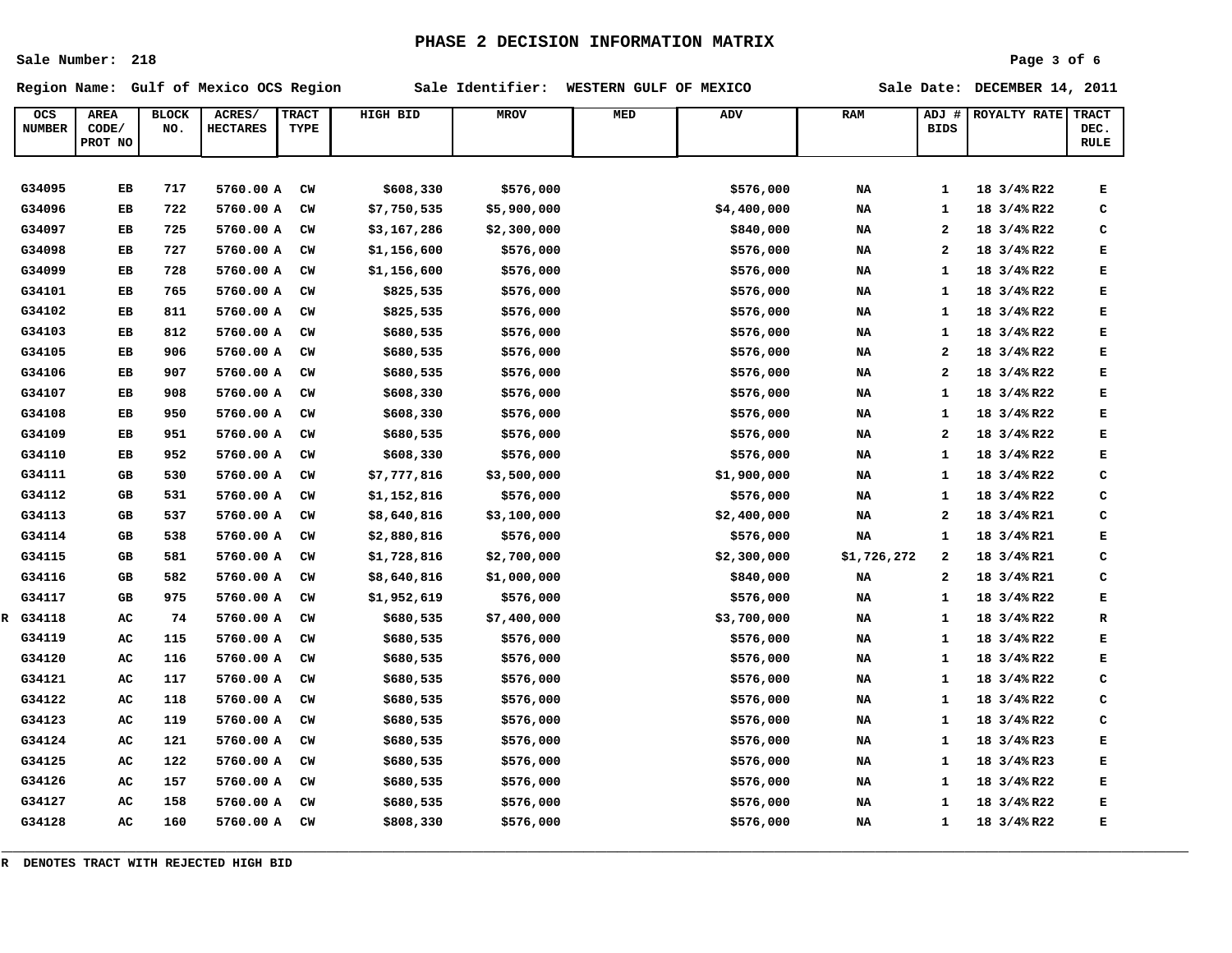**Sale Number: 218**

### **Page 4 of 6**

**Region Name: Gulf of Mexico OCS Region Sale Identifier: WESTERN GULF OF MEXICO Sale Date: DECEMBER 14, 2011**

| OCS           | <b>AREA</b> | <b>BLOCK</b> | ACRES/          | <b>TRACT</b> | HIGH BID    | <b>MROV</b> | MED | ADV         | <b>RAM</b> | ADJ #                   | <b>ROYALTY RATE</b> | <b>TRACT</b> |
|---------------|-------------|--------------|-----------------|--------------|-------------|-------------|-----|-------------|------------|-------------------------|---------------------|--------------|
| <b>NUMBER</b> | CODE/       | NO.          | <b>HECTARES</b> | TYPE         |             |             |     |             |            | <b>BIDS</b>             |                     | DEC.         |
|               | PROT NO     |              |                 |              |             |             |     |             |            |                         |                     | <b>RULE</b>  |
|               |             |              |                 |              |             |             |     |             |            |                         |                     |              |
| G34129        | AC          | 161          | 5760.00 A       | CW           | \$808,330   | \$576,000   |     | \$576,000   | NA         | 1                       | 18 3/4% R22         | Е            |
| G34130        | AC          | 187          | 5760.00 A       | CW           | \$808,330   | \$576,000   |     | \$576,000   | NA         | $\mathbf{1}$            | 18 3/4% R22         | E            |
| G34132        | AC          | 189          | 5760.00 A       | CW           | \$808,330   | \$576,000   |     | \$576,000   | NA         | 1                       | 18 3/4% R22         | Е            |
| G34133        | AC          | 190          | 5760.00 A       | $cm$         | \$808,330   | \$576,000   |     | \$576,000   | NA         | 1                       | 18 3/4% R22         | Е            |
| G34134        | AC          | 191          | 5760.00 A       | CW           | \$808,330   | \$576,000   |     | \$576,000   | NA         | 1                       | 18 3/4% R23         | Е            |
| G34135        | AC          | 192          | 5760.00 A       | CW           | \$808,330   | \$576,000   |     | \$576,000   | NA         | 1                       | 18 3/4% R23         | Е            |
| G34136        | AC          | 200          | 5760.00 A       | CW           | \$808,330   | \$576,000   |     | \$576,000   | NA         | $\overline{\mathbf{2}}$ | 18 3/4% R22         | Е            |
| G34137        | AC          | 201          | 5760.00 A       | CW           | \$808,330   | \$576,000   |     | \$576,000   | NA         | $\mathbf{z}$            | 18 3/4% R22         | Е            |
| G34138        | AC          | 202          | 5760.00 A       | CW           | \$808,330   | \$576,000   |     | \$576,000   | NA         | 1                       | 18 3/4% R22         | Е            |
| G34140        | AC          | 232          | 5760.00 A       | CW           | \$808,410   | \$576,000   |     | \$576,000   | NA         | $\mathbf{1}$            | 18 3/4% R22         | Е            |
| G34141        | AC          | 233          | 5760.00 A       | CW           | \$808,410   | \$576,000   |     | \$576,000   | NA         | $\mathbf{1}$            | 18 3/4% R22         | E            |
| G34142        | AC          | 234          | 5760.00 A       | CW           | \$808,410   | \$576,000   |     | \$576,000   | NA         | 1                       | 18 3/4% R23         | Е            |
| G34143        | AC          | 237          | 5760.00 A       | CW           | \$808,330   | \$576,000   |     | \$576,000   | NA         | 1                       | 18 3/4% R23         | Е            |
| G34144        | AC          | 242          | 5760.00 A       | $cm$         | \$808,330   | \$576,000   |     | \$576,000   | NA         | $\mathbf{1}$            | 18 3/4% R22         | E            |
| G34145        | AC          | 243          | 5760.00 A       | CW           | \$808,330   | \$576,000   |     | \$576,000   | NA         | 1                       | 18 3/4% R23         | Е            |
| G34146        | AC          | 244          | 5760.00 A       | $cm$         | \$808,330   | \$576,000   |     | \$576,000   | NA         | $\mathbf{1}$            | 18 3/4% R23         | E            |
| G34147        | AC          | 245          | 5760.00 A       | CW           | \$808,330   | \$576,000   |     | \$576,000   | NA         | $\mathbf{1}$            | 18 3/4% R22         | E            |
| R G34148      | AC          | 258          | 5760.00 A       | CW           | \$3,105,535 | \$8,100,000 |     | \$6,400,000 | NA         | 1                       | 18 3/4% R22         | R            |
| R G34149      | AC          | 260          | 5760.00 A       | CW           | \$3,350,535 | \$5,900,000 |     | \$4,600,000 | NA         | $\mathbf{1}$            | 18 3/4% R22         | R            |
| G34150        | AC          | 261          | 5760.00 A       | $cm$         | \$825,535   | \$576,000   |     | \$576,000   | NA         | $\mathbf{1}$            | 18 3/4% R23         | E            |
| G34151        | AC          | 277          | 5760.00 A       | CW           | \$808,330   | \$576,000   |     | \$576,000   | NA         | 1                       | 18 3/4% R23         | E            |
| G34152        | AC          | 278          | 5760.00 A       | CW           | \$808,410   | \$576,000   |     | \$576,000   | NA         | 1                       | 18 3/4% R23         | E            |
| G34153        | AC          | 281          | 5760.00 A       | CW           | \$808,330   | \$576,000   |     | \$576,000   | NA         | 1                       | 18 3/4% R23         | Е            |
| G34154        | AC          | 284          | 5760.00 A       | CW           | \$808,330   | \$576,000   |     | \$576,000   | NA         | 1                       | 18 3/4% R23         | Е            |
| G34155        | AC          | 285          | 5760.00 A       | CW           | \$808,330   | \$576,000   |     | \$576,000   | NA         | 1                       | 18 3/4% R23         | Е            |
| G34156        | AC          | 286          | 5760.00 A       | CW           | \$808,330   | \$576,000   |     | \$576,000   | NA         | 1                       | 18 3/4% R23         | Е            |
| G34157        | AC          | 287          | 5760.00 A       | CW           | \$808,330   | \$576,000   |     | \$576,000   | NA         | 1                       | 18 3/4% R23         | Е            |
| G34158        | AC          | 288          | 5760.00 A       | $cm$         | \$808,330   | \$576,000   |     | \$576,000   | NA         | $\mathbf{1}$            | 18 3/4% R22         | E            |
| G34159        | AC          | 323          | 5760.00 A       | CW           | \$808,330   | \$576,000   |     | \$576,000   | NA         | 1                       | 18 3/4% R23         | Е            |
| G34160        | AC          | 324          | 5760.00 A       | CW           | \$808,330   | \$576,000   |     | \$576,000   | NA         | 1                       | 18 3/4% R23         | Е            |
| G34162        | AC          | 367          | 5760.00 A       | $cm$         | \$808,330   | \$576,000   |     | \$576,000   | NA         | $\mathbf{1}$            | 18 3/4% R23         | E            |
| G34163        | AC          | 368          | 5760.00 A       | CW           | \$808,330   | \$576,000   |     | \$576,000   | NA         | $\mathbf{1}$            | 18 3/4% R23         | Е            |

**\_\_\_\_\_\_\_\_\_\_\_\_\_\_\_\_\_\_\_\_\_\_\_\_\_\_\_\_\_\_\_\_\_\_\_\_\_\_\_\_\_\_\_\_\_\_\_\_\_\_\_\_\_\_\_\_\_\_\_\_\_\_\_\_\_\_\_\_\_\_\_\_\_\_\_\_\_\_\_\_\_\_\_\_\_\_\_\_\_\_\_\_\_\_\_\_\_\_\_\_\_\_\_\_\_\_**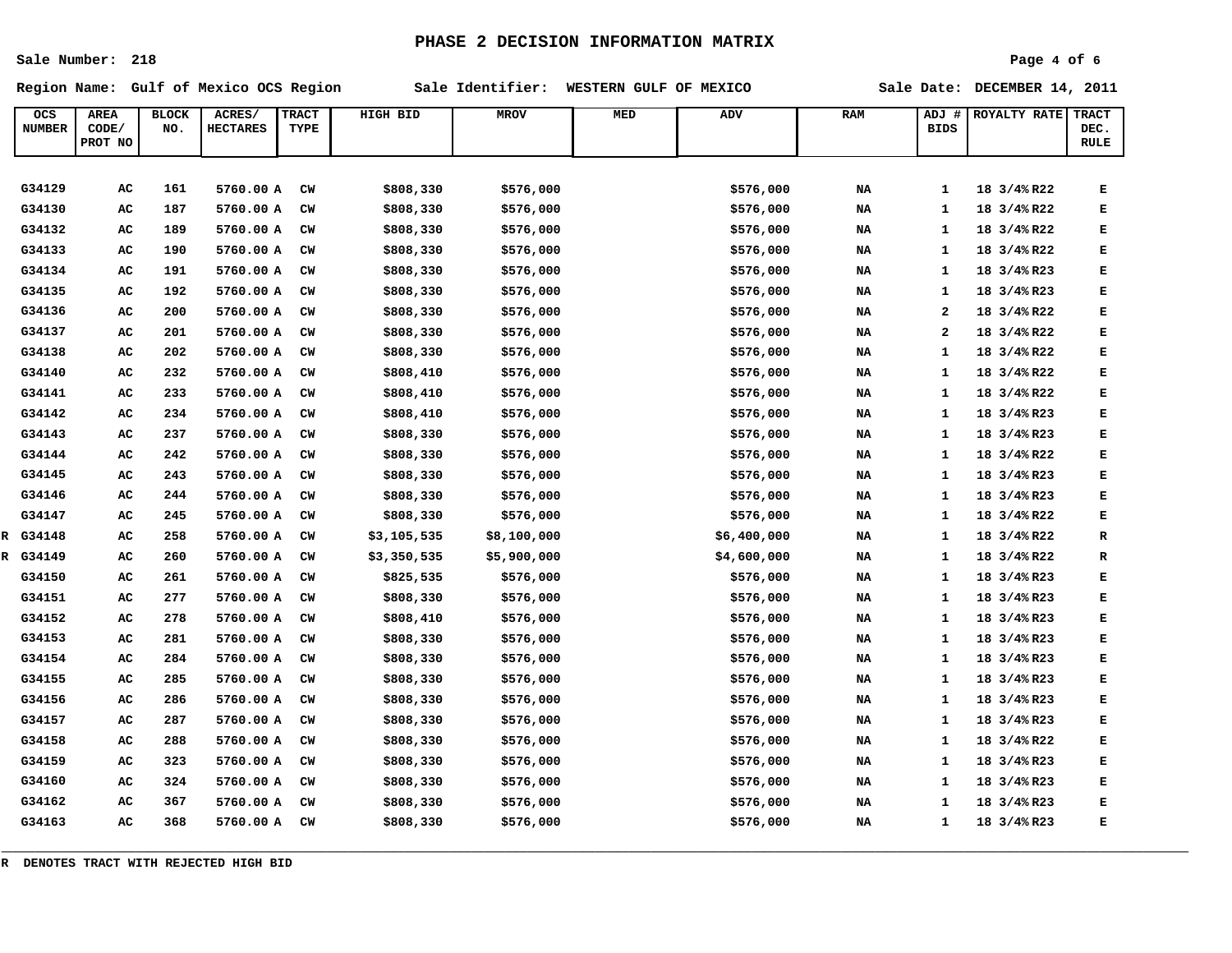**Sale Number: 218**

### **Page 5 of 6**

**Region Name: Gulf of Mexico OCS Region Sale Identifier: WESTERN GULF OF MEXICO Sale Date: DECEMBER 14, 2011**

| ocs              | <b>AREA</b>      | <b>BLOCK</b> | ACRES/          | <b>TRACT</b> | HIGH BID    | <b>MROV</b> | <b>MED</b> | <b>ADV</b> | <b>RAM</b> | ADJ<br>#     | ROYALTY RATE | <b>TRACT</b> |
|------------------|------------------|--------------|-----------------|--------------|-------------|-------------|------------|------------|------------|--------------|--------------|--------------|
| <b>NUMBER</b>    | CODE/<br>PROT NO | NO.          | <b>HECTARES</b> | TYPE         |             |             |            |            |            | <b>BIDS</b>  |              | DEC.<br>RULE |
|                  |                  |              |                 |              |             |             |            |            |            |              |              |              |
|                  |                  |              |                 |              |             |             |            |            |            |              |              |              |
| G34165<br>G34166 | AC               | 372          | 5760.00 A       | CW           | \$808,330   | \$576,000   |            | \$576,000  | NA         | $\mathbf{1}$ | 18 3/4% R23  | Е            |
|                  | AC               | 393          | 5760.00 A       | CW           | \$765,535   | \$576,000   |            | \$576,000  | NA         | 1            | 18 3/4% R22  | Е            |
| G34167           | AC               | 412          | 5760.00 A       | CW           | \$808,330   | \$576,000   |            | \$576,000  | NA         | $\mathbf{1}$ | 18 3/4% R23  | Е            |
| G34168           | AC               | 413          | 5760.00 A       | <b>CW</b>    | \$808,330   | \$576,000   |            | \$576,000  | NA         | $\mathbf{1}$ | 18 3/4% R23  | Е            |
| G34169           | AC               | 414          | 5760.00 A       | CW           | \$808,330   | \$576,000   |            | \$576,000  | NA         | 1            | 18 3/4% R23  | Е            |
| G34170           | AC               | 417          | 5760.00 A       | CW           | \$808,330   | \$576,000   |            | \$576,000  | NA         | $\mathbf{1}$ | 18 3/4% R23  | Е            |
| G34171           | AC               | 437          | 5760.00 A       | CW           | \$765,535   | \$576,000   |            | \$576,000  | NA         | 1            | 18 3/4% R22  | Е            |
| G34172           | AC               | 481          | 5760.00 A       | <b>CW</b>    | \$1,912,619 | \$576,000   |            | \$576,000  | NA         | $\mathbf{1}$ | 18 3/4% R22  | Е            |
| G34173           | AC               | 503          | 5760.00 A       | CW           | \$808,330   | \$576,000   |            | \$576,000  | NA         | 1            | 18 3/4% R23  | Е            |
| G34174           | AC               | 523          | 5760.00 A       | CW           | \$692,619   | \$576,000   |            | \$576,000  | NA         | $\mathbf{1}$ | 18 3/4% R23  | Е            |
| G34175           | AC               | 567          | 5760.00 A       | CW           | \$692,619   | \$576,000   |            | \$576,000  | NA         | 1            | 18 3/4% R23  | E            |
| G34176           | AC               | 612          | 5760.00 A       | CW           | \$4,750,535 | \$576,000   |            | \$576,000  | NA         | $\mathbf{1}$ | 18 3/4% R23  | Е            |
| G34177           | AC               | 613          | 5760.00 A       | <b>CW</b>    | \$4,750,535 | \$576,000   |            | \$576,000  | NA         | 1            | 18 3/4% R23  | Е            |
| G34178           | AC               | 655          | 5760.00 A       | CW           | \$765,535   | \$576,000   |            | \$576,000  | NA         | 1            | 18 3/4% R23  | Е            |
| G34179           | AC               | 656          | 5760.00 A       | <b>CW</b>    | \$1,675,535 | \$576,000   |            | \$576,000  | NA         | 1            | 18 3/4% R23  | Е            |
| G34180           | AC               | 657          | 5760.00 A       | CW           | \$825,535   | \$576,000   |            | \$576,000  | NA         | $\mathbf{1}$ | 18 3/4% R23  | Е            |
| G34181           | AC               | 698          | 5760.00 A       | CW           | \$765,535   | \$576,000   |            | \$576,000  | NA         | $\mathbf{1}$ | 18 3/4% R23  | E            |
| G34182           | AC               | 699          | 5760.00 A       | CW           | \$765,535   | \$576,000   |            | \$576,000  | NA         | 1            | 18 3/4% R23  | Е            |
| G34183           | AC               | 738          | 5760.00 A       | CW           | \$875,000   | \$576,000   |            | \$576,000  | NA         | 1            | 18 3/4% R23  | E            |
| G34184           | AC               | 782          | 5760.00 A       | CW           | \$885,000   | \$576,000   |            | \$576,000  | NA         | 1            | 18 3/4% R23  | Е            |
| G34185           | AC               | 784          | 5760.00 A       | CW           | \$625,000   | \$576,000   |            | \$576,000  | NA         | 1            | 18 3/4% R23  | Е            |
| G34186           | AC               | 826          | 5760.00 A       | CW           | \$895,000   | \$576,000   |            | \$576,000  | NA         | 1            | 18 3/4% R23  | Е            |
| G34187           | AC               | 827          | 5760.00 A       | CW           | \$865,000   | \$576,000   |            | \$576,000  | NA         | 1            | 18 3/4% R23  | Е            |
| G34188           | AC               | 828          | 5760.00 A       | <b>CW</b>    | \$625,000   | \$576,000   |            | \$576,000  | NA         | $\mathbf{1}$ | 18 3/4% R23  | E            |
| G34189           | кC               | 7            | 5760.00 A       | CW           | \$4,912,619 | \$610,000   |            | \$510,000  | NA         | 1            | 18 3/4% R22  | c            |
| G34191           | кC               | 354          | 5760.00 A       | CW           | \$1,912,619 | \$576,000   |            | \$576,000  | NA         | $\mathbf{1}$ | 18 3/4% R22  | E            |
| G34192           | кC               | 397          | 5760.00 A       | CW           | \$5,692,619 | \$576,000   |            | \$576,000  | NA         | 1            | 18 3/4% R22  | Е            |
| G34193           | кC               | 407          | 5760.00 A       | CW           | \$864,816   | \$576,000   |            | \$576,000  | NA         | 1            | 18 3/4% R23  | E            |
| G34194           | кC               | 441          | 5760.00 A       | CW           | \$7,112,619 | \$576,000   |            | \$576,000  | NA         | 1            | 18 3/4% R22  | Е            |
| G34195           | кC               | 442          | 5760.00 A       | CW           | \$1,192,619 | \$576,000   |            | \$576,000  | NA         | $\mathbf{1}$ | 18 3/4% R22  | Е            |
| G34196           | кC               | 448          | 5760.00 A       | <b>CW</b>    | \$705,000   | \$576,000   |            | \$576,000  | NA         | 1            | 18 3/4% R23  | Е            |
| G34197           | кC               | 449          | 5760.00 A       | CW           | \$2,500,000 | \$576,000   |            | \$576,000  | NA         | $\mathbf{1}$ | 18 3/4% R23  | E            |